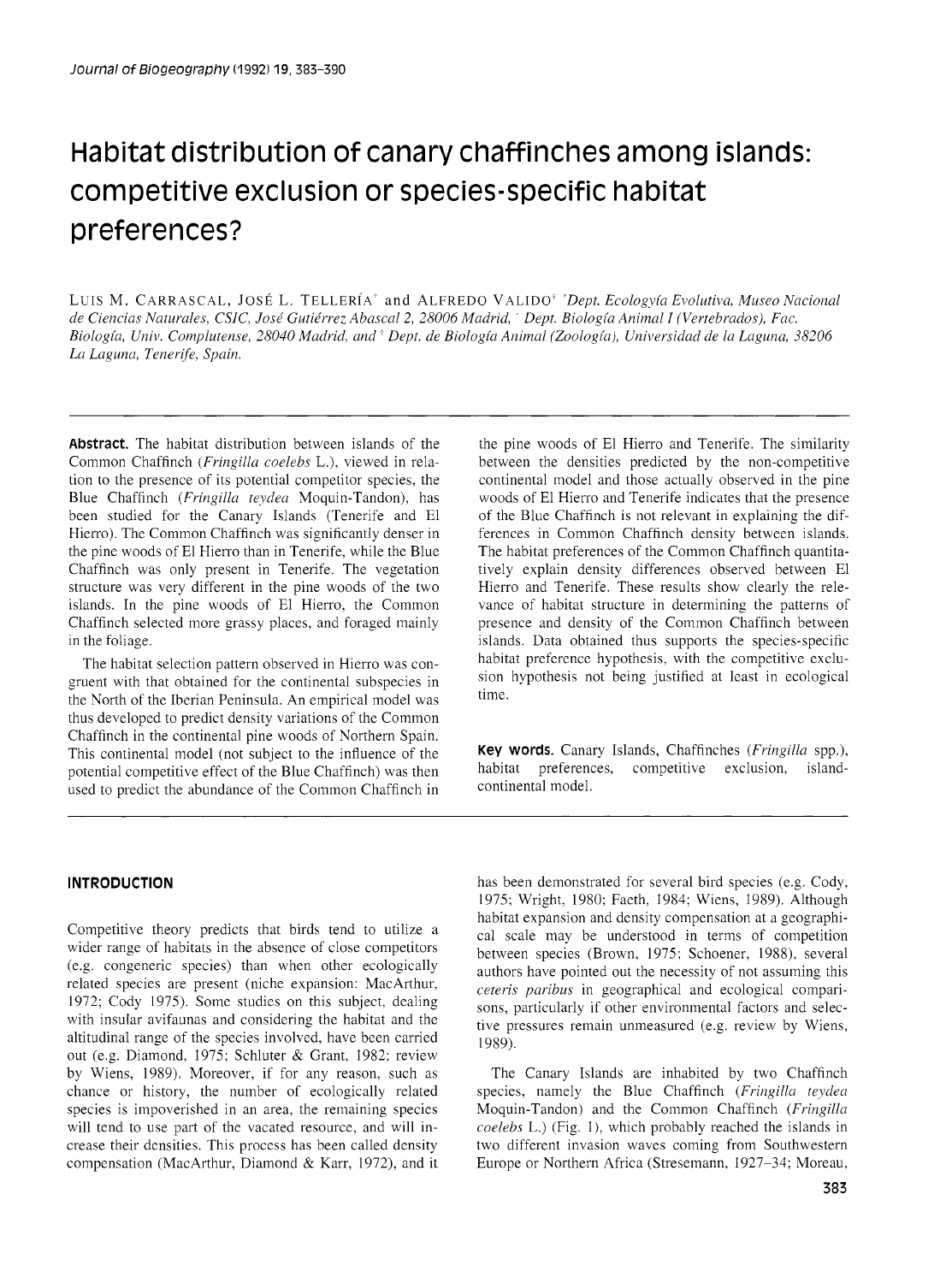

FIG. 1. (a) The Common Chaffinch (Fringilla coelebs) and (b) the Blue Chaffinch (Fringilla teydea) from Tenerife Island (photos: V. Quilis).

*1966). The earlier invader, the Blue Chaffinch, is an endemic species from Gran Canaria and Tenerife, where it occupies pinewoods of Pinus canariensis Sweet ex Sprengel. The later invader, the Common Chaffinch (which probably reached the Canary Islands less than one million years ago; see Grant, 1979, 1980; Baker et al., 1990), is more broadly distributed in the archipelago, occupying the islands of La Palma, El Hierro, La Gomera, Gran Canaria and Tenerife (Bannerman, 1963). In the two islands where the Blue Chaffinch occurs, the Common Chaffinch breeds*  mainly in *Monteverde* woodlands (evergreen forests com*posed of severa1 tree species of the Lauraceae, Fagaceae, etc., with the tree heath Erica arborea), while its habitat distribution is wider in the other islands where it inhabits pine woods (Lack* & *Southern, 1949; Grant, 1979, for a review). These differential patterns of habitat preferences between islands have been interpreted as a paradigmatic example of habitat shift due to interspecific competitive exclusion between conspecific species: that is, the Common Chaffinch is excluded from the pine woods by the larger*  Blue Chaffinch in the islands where this species occurs *(Lack* & *Southern 1949). Although this competitive exclusion hypothesis has been largely accepted, empirical data supporting it is rather scarce and qualitative, and other alternative hypotheses have never been considered and tested.* 

*In this paper, we test the above-mentioned competitive exclusion hypothesis and the alternative hypothesis of species-specific habitat preferences. If Common Chaffinch density, al1 other things being equal, is lower in the pine* 

*woods of the islands where the Blue Chaffinch is present, then competitive exclusion between these two finch species could be argued to explain their patterns of distribution and abundance. However, if environmental features are different between islands and fit the habitat and food requirements of the Common Chaffinch, then the classical interpretation of the 'finches problem' of the Canary Islands is not justifiable in terms of competitive exclusion, at least in ecological time. In this case, the absence of the Common Chaffinch from the pine woods in the islands*  where the Blue Chaffinch is present should be due to the *unsuitability of these pine woods for the former species, a situation largely independent of the presence of Blue Chaffinches.* 

*We study these two alternative hypothesis by measuring the densities of the two finch species and the vegetation structure and food availability in representative pineforests (Pinus canariensis)* of Tenerife and El Hierro. We also *analyse the use of space and the habitat selection of the Common Chaffinch in a pine wood of El Hierro. Considering the vegetation attributes selected in this last island, we compare their availability between Tenerife and El Hierro in order to test if the absence of Common Chaffinches in the pine woods of Tenerife is a result of their low suitability for this species. In order to document the consistence of Common Chaffinch habitat preference patterns at a broad geographical scale (continent versus island), we develop an empirical model to predict density variations in continental pine woods (Northern Spain). The variables entering the*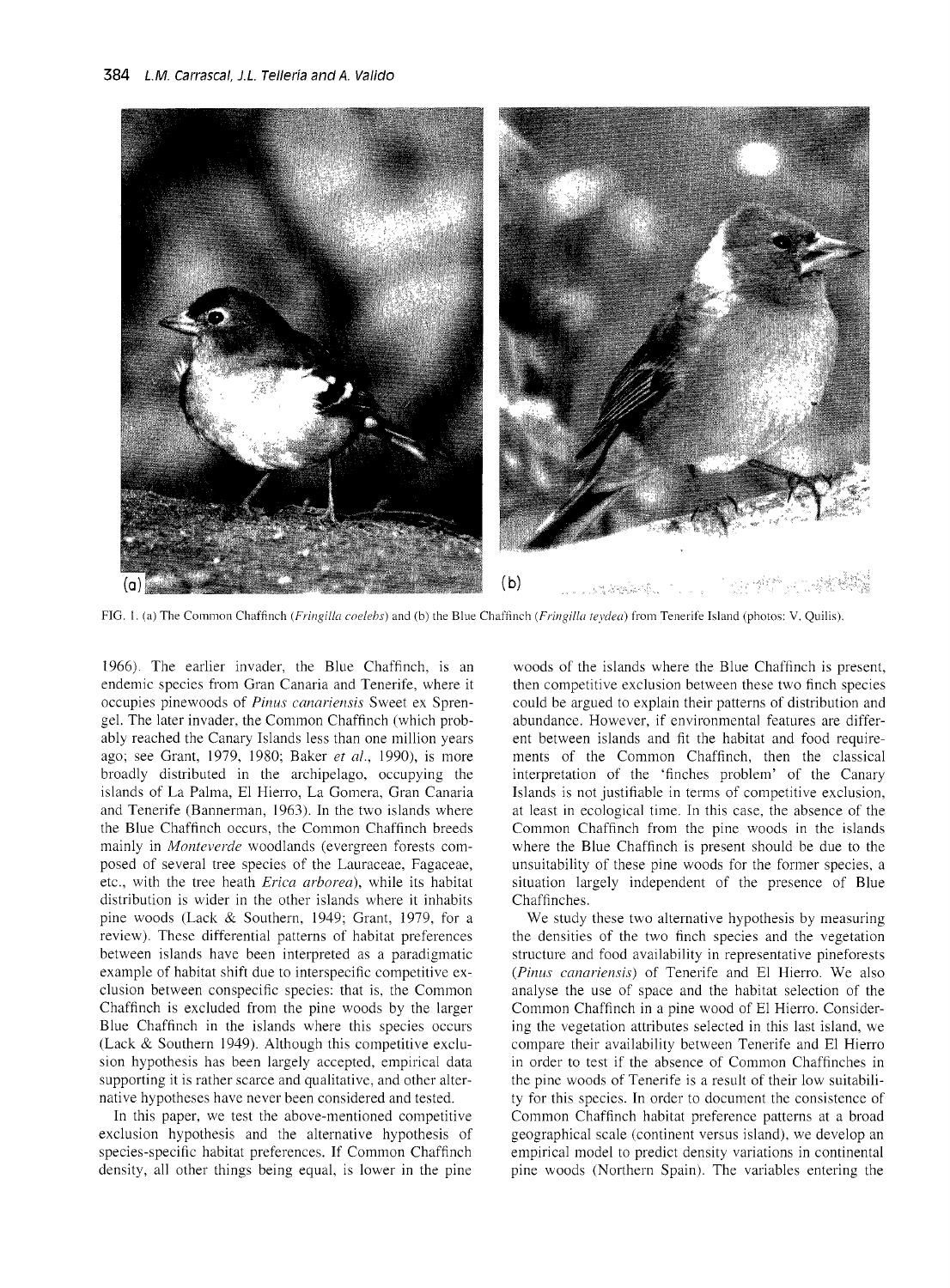

FIG. 2. Pinewoods of *Pinus canariensis* from (a) El Hierro and (b) Tenerife islands.

continental model are compared with the variables selected in El Hierro. The continental model (not subjected to the influence of the potential competitive effect of the Blue Chaffinch) is also used to predict the abundance of Common Chaffinches in the pine woods of El Hierro and Tenerife. If difference in Common Chaffinch density between El Hierro and Tenerife is accurately predicted by this model, then it could be concluded that the presence or absence of the Blue Chaffinch has no relevance in explaining the habitat distribution pattern of the Common Chaffinch between islands.

#### **MATERIAL AND METHODS**

The study was carried out in Tenerife and El Hierro (Canary Islands: 28"N, 17"W). Tenerife is the largest and highest island of the archipelago, covering an area of 2057 km<sup>2</sup> and reaching 3717 m a.s.l. in the Pico Teide. El Hierro is the smallest of the principal islands  $(278 \text{ km}^2)$ , reaching its maximum altitude in the Pico Malpaso (1500 m a.s.1.) (for details on clirnate and vegetation of these islands see Anonymous (1980), González, Rodrigo & Suárez (1986) and Marzol Jaen (1984)). In April 1991, we studied a large Pinus canariensis woodland in El Hierro, located at 1100-

1200 m a.s.1. on the south slope of the island, at 'Hoya del Morcilla' (Taibique-Bailadero de las Brujas; Fig. 2a). The pine forests of Tenerife were studied during April 1986 (vegetation structure and bird species density) and April 1991 (food availability samples) at 1400-1700 m a.s.l. in the extensive reafforestations which spread over the top part of the Orotava valley; these reafforestations (Fig. 2b; mainly Pinus canariensis, and some plantations of Pinus radiata D. Don) were made between 1940 and 1950. Mean annual precipitation at the two study sites is very similar  $(500-600 \text{ mm yr}^{\text{T}})$ . Other more mature forests in the south of Tenerife (e.g. Vilaflor) were not studied because the geographical distribution of the Comrnon Chaffinch is restricted to the north of the island (Martín, 1987).

The relative density of breeding chaffinches (F. coelebs and F. teydea) was estimated by means of line transect method, with fixed belts of 25 m on both sides of the researcher (Tellería, 1986). Census samples were 500 m long (2.5 ha), and were divided into five units, each 100 m long. At the centre of each of these units we estimated, by eye, the structural features of the forest in a circular plot of 50 m diarneter: rock, grass and shrub cover, mean tree height, and the number of trunks 10-30 cm, and >30 cm in diameter. These variables were then averaged across the five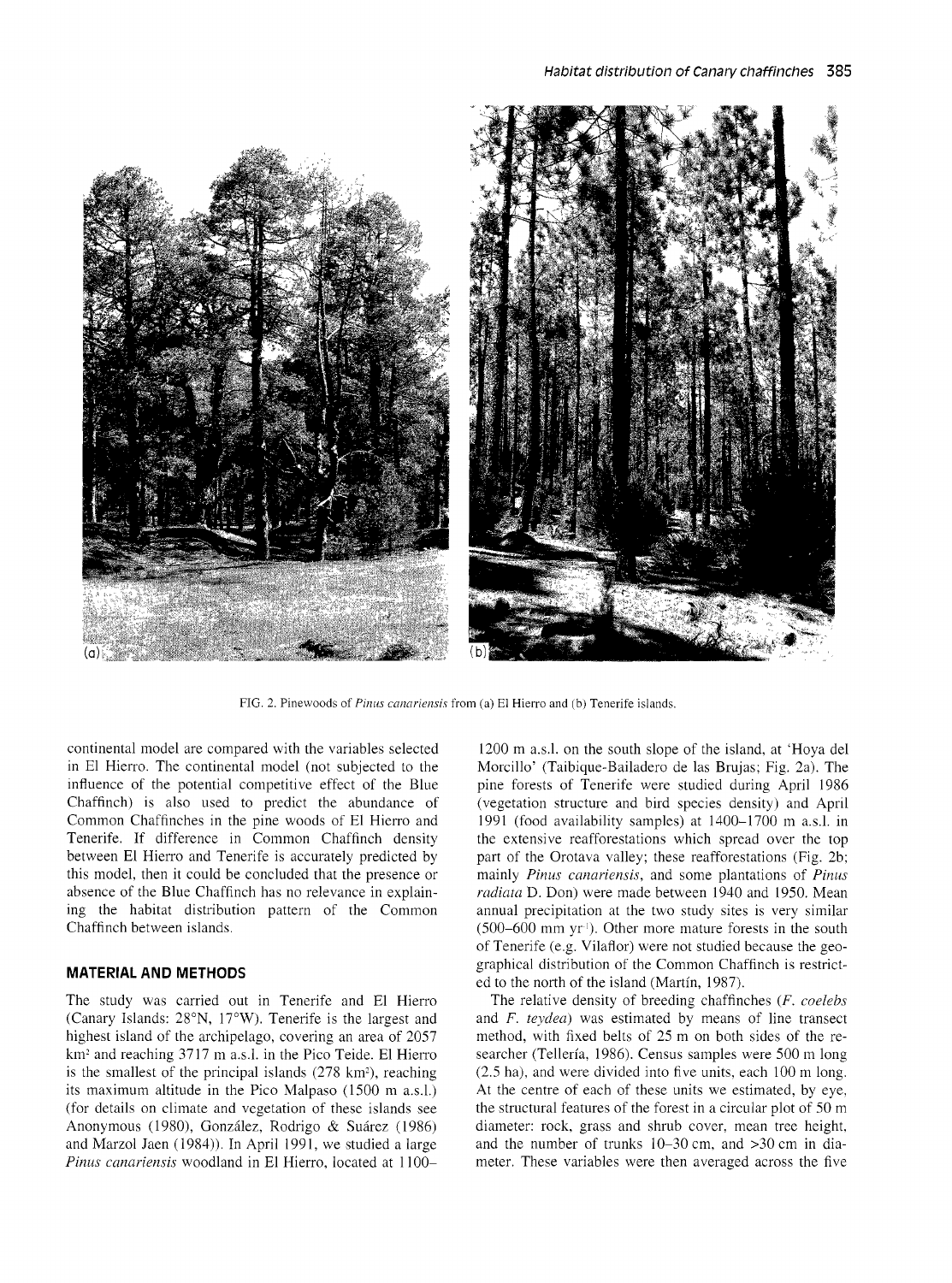sampling units of each census sample of 2.5 ha. Results were used to compare finch density and habitat features between the pine woods of El Hierro and Tenerife. In both pine woods, additional information on the pine profile was gathered by measuring the length of branches perpendicular to the trunk axis at  $4, 8, 12, 16$  and  $20$  m intervals.

Data on the physiognomy of the habitat were also used to study the habitat selection of Common Chaffinches in the pine woods of El Hierro island by comparing the environmental features of those sampling units of  $100\times50$  m in which the species was observed with a random sample obtained from al1 sarnple units (one unit per census sample).

The foraging substrates used by the Common Chaffinch were also sarnpled on El Hierro. They were divided into ground, trunk, branches (>1 cm in diameter), foliage (twigs and needles), and cones. Data were taken at 30-S intervals, with no more than six records for each individual bird, at most three of which were in the same tree (Carrascal, 1983; see however Helj, Verner & Bell, 1990). When possible, the type of prey captured was also recorded.

We also measured the relative abundance of arthropods in the foraging substrates most commonly used by the Common Chaffinch in the pine woods of El Hierro and Tenerife, namely the ground (with and without grass) and foliage. Arthropod abundance was evaluated by counting invertebrates larger than 1 mm over 2 min (Cooper & Whitmore, 1990).

In order to develop an empirical model of Common Chaffinch habitat selection pattern not subjected to the potential competitive influence of the congeneric Blue Chaffinch, we studied the relationship between Common Chaffinch density and habitat features in some plantations of Pinus radiata in the North of the Iberian Peninsula (Basque Country, 43'10'N 02'45'W). Common Chaffinch density and habitat features were obtained by the same methods used in Tenerife and El Hierro. Twenty samples of 5 ha (obtained by grouping two contiguous samples of 2.5 ha) were censused during May 1985. The relationships between Common Chaffinch density and habitat features in these twenty samples were analysed by means of stepwise multiple regression analysis.

Statistical tests employed were t-test for means and stepwise multiple regression analysis (Sokal & Rohlf 1981). When required, original data were log-transformed prior to analysis in order to attain normality and homoscedasticity.

#### **RESULTS**

The combined density of the two *Fringilla* spp. in the pine woods of the two islands did not differ significantly  $(t_{40}=0.132, P=0.895; Fig. 3)$ . However, the Common Chaffinch was significantly denser in El Hierro than in Tenerife ( $t_4$ 0=2.949, P=0.005). In fact, it reached the same density in the pine woods of El Hierro (where the Blue Chaffinch is not present) as the two finch species in the pine woods of Tenerife.

In the pine woods of El Hierro, the Common Chaffinch selected more grassy places (grass cover was higher in the samples where the Common Chaffinch was observed than



FIG. 3. Observed and predicated densities of Blue and Common Chaffinches in Tenerife (T;  $n=18$ ) and El Hierro (H;  $n=24$ ) (mean ±one standard error). Predicted densities have been obtained from a non-competitive continental model (see text for details). *n*: number of transects of 2.5 ha.

in a random sample). Significant differences were not found in the remaining structural variables measured (Table 1). While searching for food, 53.8% of the foraging records were among needles, 28% on branches, 9.8% on pine cones, 4.2% searching on the ground, and 4.2% foraging on trunks (143 records obtained from fifty-two different individuals). Regarding prey capture data (twenty-three observations), 65.2% were arthropods (mainly caterpillars and beetles, 4-40 mm long), and 34.8% pine-seeds; 60.9% of the captures were in the pine foliage,  $21.7\%$  on pine cones, 13% in ground, and 4.3% on branches.

The structure of the vegetation was different between the pine woods of the two islands (Table 2). Rock cover, height and cover of shrubs, and tree density were significantly higher in Tenerife than in El Hierro, while grass cover, pine height and foliage cover over 8 m were significantly higher in El Hierro than in Tenerife.

Arthropod abundance in the pine foliage did not differ significantly between Tenerife and El Hierro pine woods. The same result was obtained when comparing the results for ground only covered by dry needles (Table 3). Arthropod abundance was significantly higher in the ground covered by grasses than in the ground covered only by needles in the pine woods of El Hierro  $(t_{ss}=5.415,$  $P \ll 0.001$ ; the same result was obtained when comparing these two substrates in the pine woods of El Hierro and Tenerife  $(t_{\rm ss}=3.367, P=0.002)$ .

Common Chaffinch density in the plantations of Pinus radiata of Northern Spain was significantly, and positively, correlated with grass cover  $(P=0.008)$ , with tree height  $(P=0.046)$ , and with density of pines with 10-30 cm of trunk diameter  $(P=0.004)$ ; stepwise multiple regression model with twenty samples). These three variables accounted for 72.5% of the variance in finch density  $(F_{3.16}=14.041)$ ,  $P=0.0001$ ; see Fig. 4). Of these three variables explaining density variations in the Common Chaffinch in the continent, only one is selected in the island of El Hierro (grass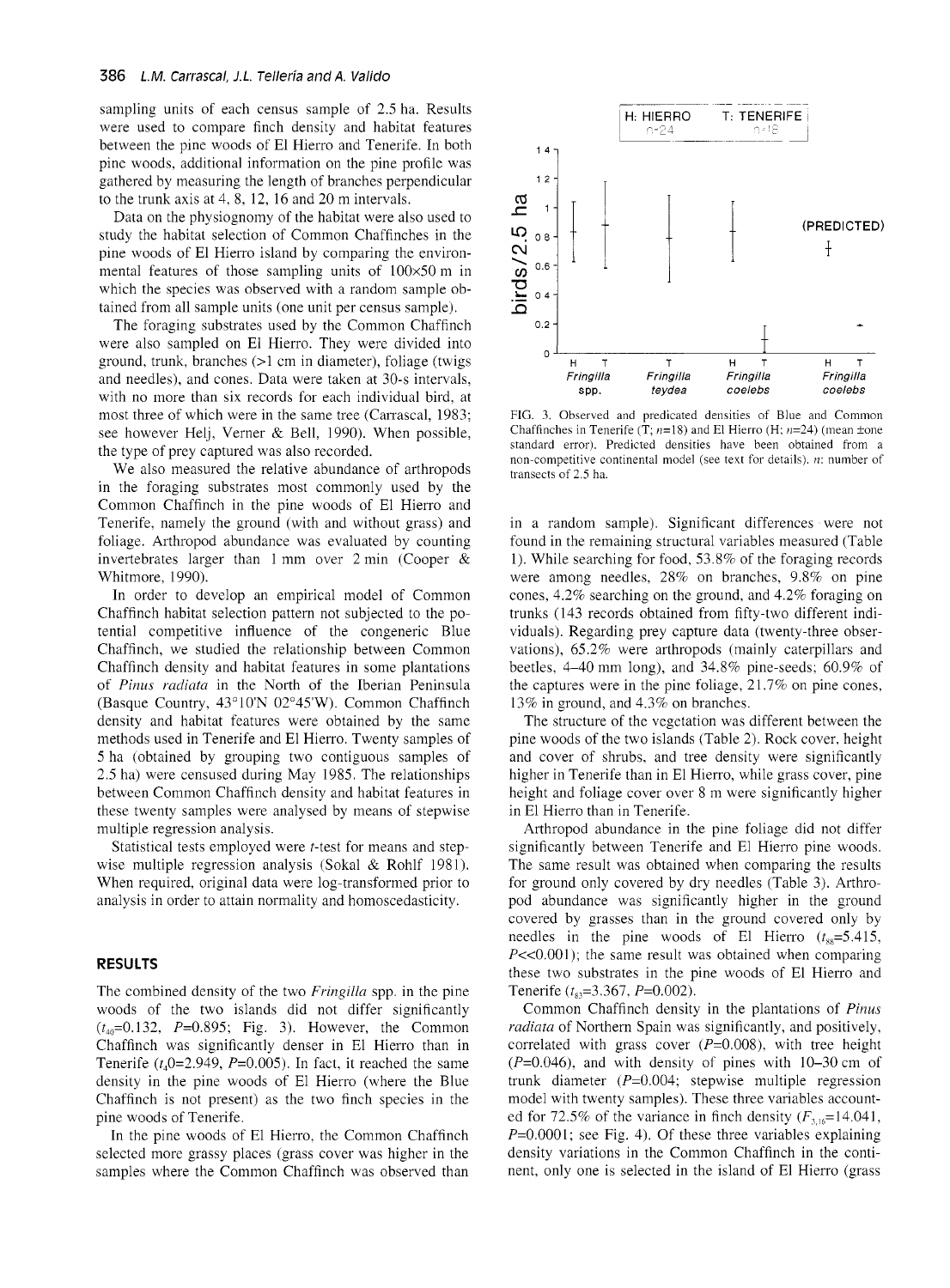TABLE 1. Mean  $(\bar{x})$  and standard deviation  $(s)$  of vegetation structure variables in plots  $(0.2 \text{ ha})$  of the pine wood of El Hierro where  $F.$  coelebs was present and in a random sample, with the results of r-test comparisons for each variable (see Material and Methods for more details). Sample sizes: Observed *n=26,* Random *n=24.* Trunk density is expressed as *no.10.2* ha.

|                     | Random    |      | Observed  |      |      |       |
|---------------------|-----------|------|-----------|------|------|-------|
|                     | $\bar{x}$ | S    | $\bar{x}$ | S    |      | Ρ     |
| Rock cover $(\% )$  | 4.2       | 13.1 | 0.3       | 0.8  | 1.27 | 0.210 |
| Grass cover $(\%)$  | 37.8      | 20.0 | 57.5      | 23.0 | 2.30 | 0.026 |
| Shrub cover $(\% )$ | 2.6       | 4.5  | 6.2       | 10.5 | 1.31 | 0.195 |
| Shrub height (m)    | 0.83      | 1.18 | 0.85      | 1.02 | 0.23 | 0.579 |
| Tree height (m)     | 16.6      | 2.7  | 16.2      | 2.3  | 0.56 | 0.579 |
| No. trunks 10–30 cm | 1.7       | 3.0  | 3.3       | 9.9  | 0.59 | 0.561 |
| No. trunks >30 cm   | 16.9      | 9.5  | 20.5      | 9.0  | 1.61 | 0.114 |

TABLE 2. Mean  $(\bar{x})$  and standard deviation  $(s)$  of vegetation structure variables in the pine woods of Tenerife and El Hierro, and results of r-test comparisons for each variable between the two islands. Sample sizes: Structural variables: Hierro *n=24,* Tenerife *ri=18;* Vegetation profile: Hierro  $n=13$ , Tenerife  $n=16$ , \*\*\* $P<< 0.001$ . Trunk density is expressed as no./0.2 ha.

|                                                | Hierro |      | Tenerife  |          |       |      |
|------------------------------------------------|--------|------|-----------|----------|-------|------|
|                                                | Ÿ      | s    | $\bar{x}$ | S        | t     | P    |
| Structural variables                           |        |      |           |          |       |      |
| Rock cover $(\% )$                             | 4.1    | 10.4 | 18.9      | 8.8      | 7.86  | ***  |
| Grass cover $(\%)$                             | 38.2   | 15.9 | 0.0       | 0.0      | 24.52 | ***  |
| Shrub cover $(\%)$                             | 3.0    | 3.4  | 13.7      | 11.4     | 4.46  | ***  |
| Shrub height (m)                               | 0.79   | 0.73 | 1.86      | 0.57     | 5.10  | ***  |
| Tree height (m)                                | 16.3   | 2.1  | 13.1      | 1.6      | 5.58  | ***  |
| No. trunks 10–30 cm                            | 3.0    | 32   | 94.1      | 30.0     | 17.06 | ***  |
| No. trunks $>30$ cm                            | 16.8   | 8.6  | 45.6      | 17.1     | 29.13 | ***  |
| Tree profile (length of branches with needles) |        |      |           |          |       |      |
| 20 <sub>m</sub>                                | 1.0    | 1.6  | 0         | $\Omega$ | 2.46  | 0.05 |
| 16 m                                           | 3.5    | 2.1  | $\Omega$  | $\Omega$ | 6.85  | ***  |
| 12 <sub>m</sub>                                | 3.8    | 1.6  | 0.6       | 0.2      | 7.89  | ***  |
| 8 m                                            | 1.0    | 1.5  | 1.2       | 0.6      | 0.30  | 0.80 |
| 4 m                                            | 0.6    | 0.9  | 0.6       | 0.7      | 0.02  | 0.98 |

TABLE 3. Mean  $(\bar{x})$  and standard deviation  $(s)$  of arthropod availability (no. arthropods counted per 2 min) in the pine woods of Tenerife and El Hierro, and results of t-test comparisons for each variable between the two islands. Sample sizes: Hierro *n=45,* Tenerife *n=40.* 

|                                   | Tenerife |      | Hierro       |              |      |       |
|-----------------------------------|----------|------|--------------|--------------|------|-------|
|                                   | Ÿ.       | s    | $\bar{x}$    | S            |      |       |
| Ground without grass              | 0.70     | 1.04 | 0.36         | 0.68         | 1.69 | 0.095 |
| Pine foliage<br>Ground with grass | 0.58     | 0.84 | 0.87<br>1.64 | 1.10<br>1.54 | 1.54 | 0.127 |

cover). However, the other two vegetation structure variables were not selected in El Hierro probably due to the small range of variation (tree height: Northern Spain= 3-19.1 m, El Hierro= 13.4-21.2 m; tree density (10-30 cm in trunk diameter: Northern Spain= 1-73.5 trees/0.2 ha, El Hierro=  $0-11.6$  trees/0.2 ha).

The equation obtained for Northern Spain pine plantations was employed to predict the density of the Common Chaffinch in the pine woods of Tenerife and El Hierro (prediction of bird numbers for each sample of 2.5 ha). Predicted density for the Common Chaffinch in El Hierro was significantly higher than in Tenerife (Fig. 3;  $t_{\text{m}}=9.259$ , P<0.001), so the 'continental' pattern of habitat preference of the Common Chaffinch qualitatively explains the density differences observed in the two islands. When considering the pooled sample of the two islands, predicted and observed abundances were significantly correlated  $(r=0.384,$  $n=42$ ,  $P=0.012$ ;  $a=-0.003$  (SE=0.234),  $b=1.058$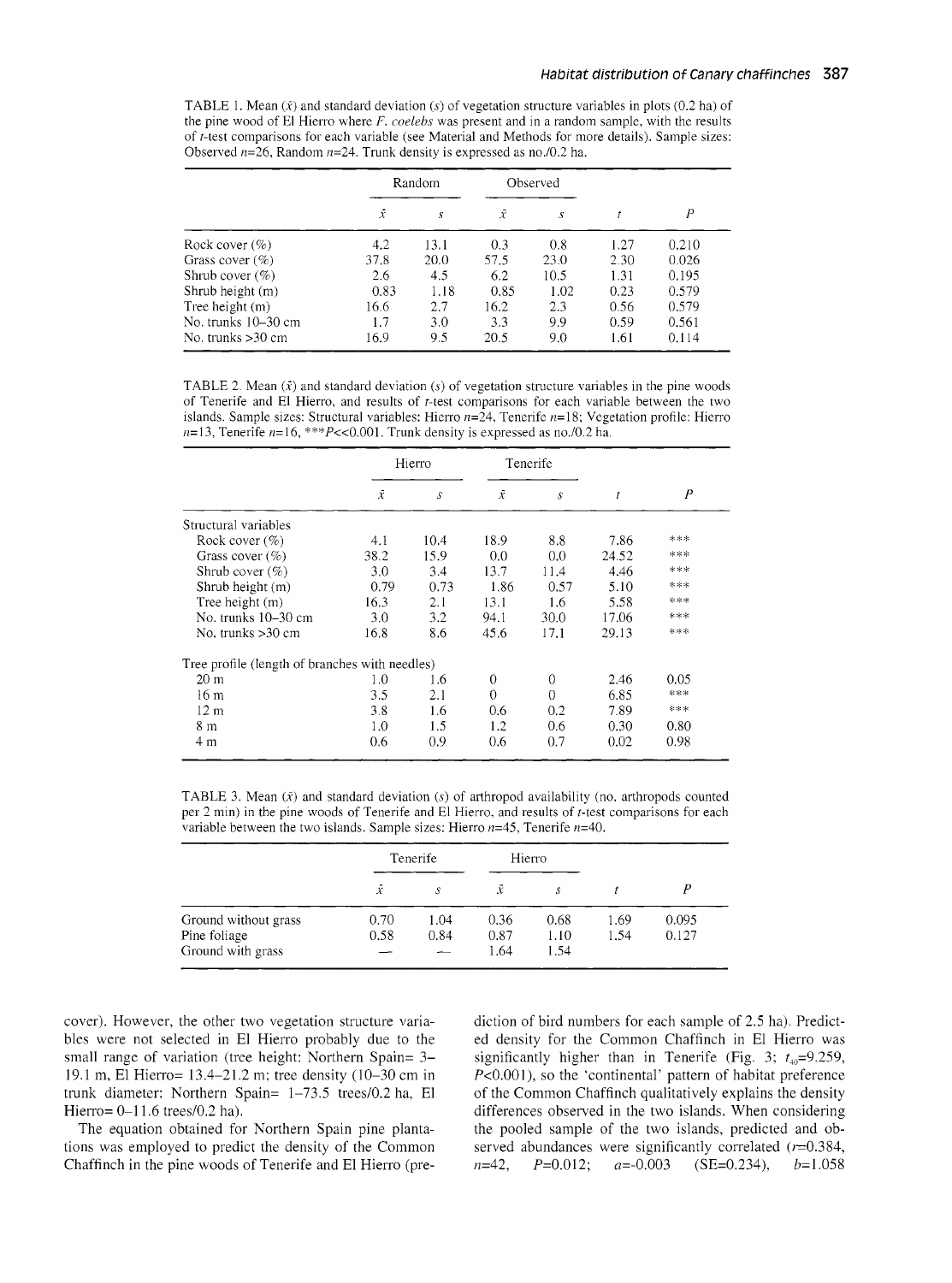

FIG. 4. Relationship among grass cover  $(\%)$ , tree density (no. pines 10-30 cm in diameter/0.2 ha), and Common Chaffinch density (birds/5 ha) in pine woods of the Northern Iberian Peninsula.

(SE=0.402)). The regression parameters  $a$  and  $b$  did not significantly differ from 0 and 1 respectively (a:  $t=0.014$ ,  $P=0.989$ ; b:  $t=0.144$ ,  $P=0.886$ ). The residuals of the regression of observed versus predicted densities for the two islands did not differ significantly  $(t_{40} = 0.726, P = 0.472)$ . Differences between predicted and observed abundances did not differ significantly from zero, neither in Tenerife  $(t_{17}=1.051, P=0.308)$  nor in El Hierro  $(t_{23}=0.564, P=0.578)$ . Therefore, the habitat preferences of the Common Chaffinch quantitatively explain the density differences observed between El Hierro and Tenerife. Moreover, Common Chaffinch density and vegetation structure followed the same pattern of coveriation in the two pine woods of Tenerife and El Hierro, and in the pine plantations of Northern Spain.

## **DISCUSSION**

The results described above apparently support the existence of a phenomenon of density compensation in the two finch species of the Canary Islands (Fig. 3). Finch density in Tenerife and El Hierro was nearly equal, but attained by different finch species. According to the density compensation hypothesis (Cody, 1975), the increase of Common Chaffinch density in El Hierro would be due to the additional resources it could exploit in the absence of the Blue Chaffinch. Related to this density compensation is the fact that when both species coincide in islands within their geographical range, they occupy different habitats. The Blue Chaffinch, probably the dominant species because of its larger body size (Alatalo & Moreno, 1987), might exclude the Common Chaffinch in pine forests. Nevertheless, a detailed inspection of data in Table 2 shows that this interpretation is not justified, because habitat features are very different between the pine forests of the two islands.

Hence, vegetation structure must be considered in order to avoid its confounding effects on habitat shifts and density compensation.

Considering the habitat preferences of the Common Chaffinch, and the differences in vegetation features between the pine woods of El Hierro and Tenerife, data obtained in this study support the species-specific habitat preference hypothesis. The dominant use of the tree canopy while foraging, and the higher foliage volume in the pine woods of El Hierro than in Tenerife, explain the absence or scarcity of the Common Chaffinch in Tenerife, and its presence, and higher abundance, in El Hierro. Although relative abundances of invertebrates in El Hierro and Tenerife pine woods were similar, the higher canopy development of the El Hierro pine woods may result in a higher absolute arthropod abundance than in the Tenerife pine woods. This difference will be further magnified because of the higher grass cover in the El Hierro pine woods, a ground substrate richer in invertebrates than the needle litter.

The habitat selection pattern observed in El Hierro was in agreement with that obtained for the continental subspecies in the north of the Iberian Peninsula (selection of places with high grass cover and intense use of pine foliage; see also Prodon & Lebreton, 1981). Similarly, the use of foliage observed in the pine woods of El Hierro agreed with the data available for other continental habitats (Herrera, 1980; Saether, 1982; Carrascal, Potti & Sánchez-Aguado, 1987). Therefore, our results indicate that Common Chaffinch habitat preference, and use of space while foraging, are fairly constant geographically (see Noon et al., 1980, and Carrascal & Tellería, 1985, for a similar result; but see Collins, 1983, James et al., 1984, and Shy, 1984). Although the Common Chaffinch in the Canary Islands has evolved severa1 distinguishing features (song, plumage colour and biometry of bill, tarsus and wing; Bannerman, 1963; Grant, 1979; Lynch & Baker, 1986; Baker et al., 1990), these subspecific differences have not resulted in changes in general habitat selection patterns.

The similarity between the densities predicted by the non-competitive continental model and the observed densities in the pine woods of El Hierro and Tenerife indicates that the presence of the Blue Chaffinch is not relevant in explaining the differences in Common Chaffinch density between islands (see T. L. George in Wiens, 1989, for a similar approach). If competition with the Blue Chaffinch in ecological time actually constrains the population leve1 of Common Chaffinch in the pine woods of Tenerife, the observed density should be lower than expected if vegetation features are considered. This prediction was not supported. These results show clearly the relevance of habitat structure in determining the patterns of presence and density of the Common Chaffinch between islands.

The density compensation hypothesis implies that both finch species should overlap in resource use in pine forests (Cody, 1975), a necessary, but not a sufficient, condition for competition (Wiens, 1989). Nevertheless, habitat selection patterns of the two Canary chaffinches are very different. The Blue Chaffinch is a generalist of pine forests not influenced by grass cover and foliage volume, and only constrained by tree density: the higher the pine density, the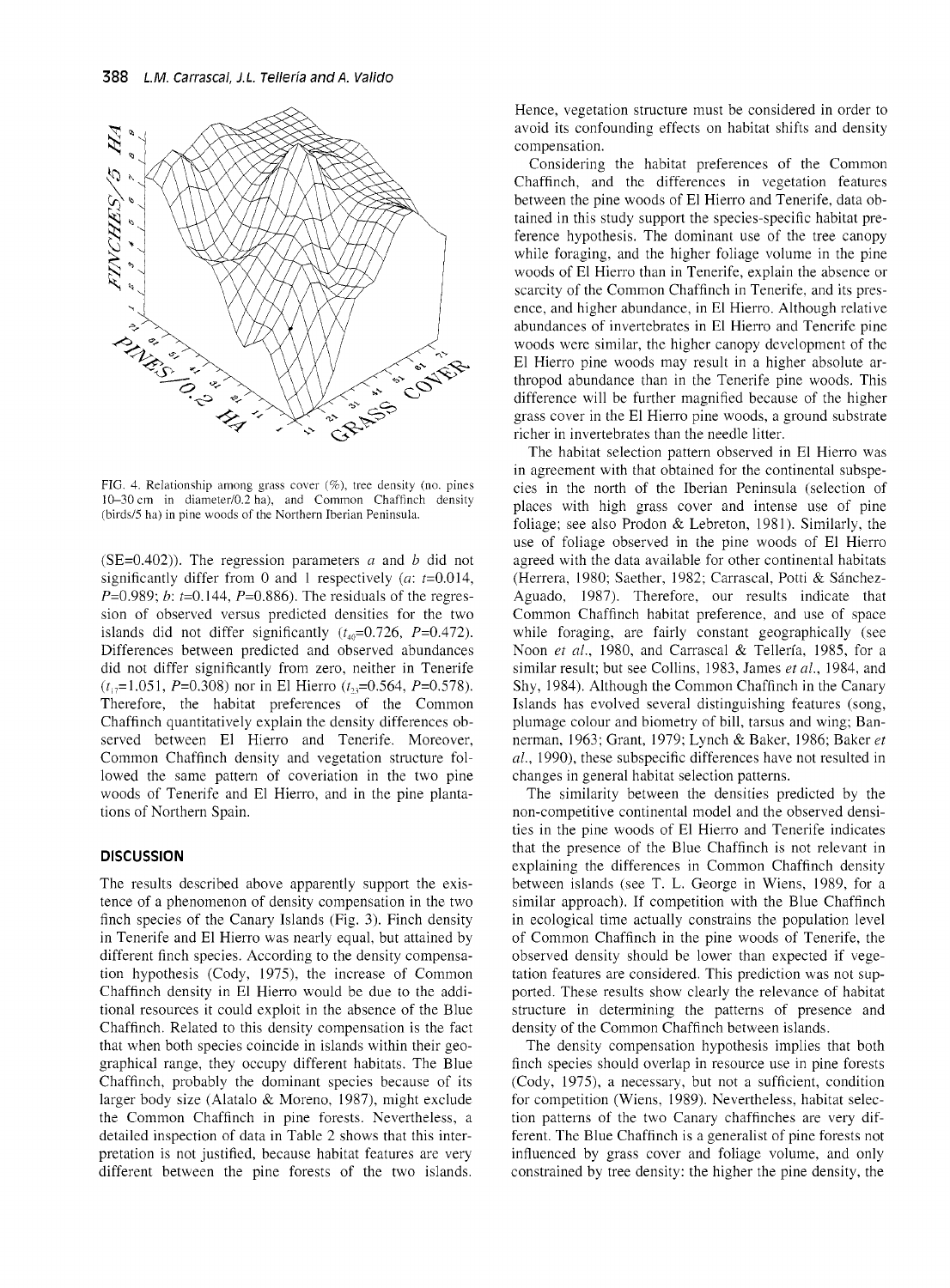lower the Blue Chaffinch abundance (Carrascal, 1987; the opposite trend was obtained for the Common Chaffinch). On the other hand, the differences in bill morphology between the two chaffinch species seem to be related to differences in food requirements, the heavy bill of the Blue Chaffinch being adapted to crack the seeds of Canarian pine (Grant, 1979; Martín, 1987; Martín *et al.,* 1986). In addition, as Slater & Catchpole (1990) have shown by means of play-back experiments, both chaffinch species are not usually interspecifically territorial, as their data demonstrated a lack of active exclusion of the Common Chaffinch by the Blue Chaffinch from the areas where the latter species breeds (see nevertheless Slater & Sellar, 1986). These ecological and behavioural differences should diminish the overlap and the probability of interference between the Common and Blue Chaffinches.

However, these results do not exclude the possibility that the between-habitat distribution of both Chaffinch species is the result of past competitive interactions (the 'ghost of competitive past'; Connell, 1980; Wiens, 1983). Nevertheless, the congruence of habitat selection patterns between the Canary Islands and the continent does not support the hypothesis that competitive pressure with the Blue Chaffinch would have shifted the habitat preferences of the Common Chaffinch in the past (see above). Besides. differences in bill morphology of the Common Chaffinch between islands within the Canary archipelago are not consistent with the predictions derived from the character displacement hypothesis (Grant, 1972). Differences in bill morphology are stronger between islands without the potential competitor than between these islands and those in which the Blue Chaffinch occurs (see Table 5 in Grant, 1979, and critical comments on his results by Wiens, 1989). Therefore, competitive pressures in the past do not appear to have played any role in determining morphological differences *between* islands, and density and presencelabsence of the Common Chaffinch in the islands where the Blue Chaffinch is present can be explained by other factors, like species-specific habitat preferences. Carrascal (1987) has proposed a similar noncompetitive explanation for the absence of the Blackcap, *Sylvia atricapilla obscura Tschusi*, in the pine forests of Tenerife, where other congeneric and potential competitor species are not present.

Finally, the present-day distribution of the Common Chaffinch in the Canary pine woods may be explained by considering some other large-scale factors determining the described local patterns. At these latitudes, precipitation is the main determinant of primary productivity (Lieth & Whittaker, 1975; and consequently of invertebrate availability). Interestingly, the mean annual precipitation of the pine forest belts in the islands where the Common Chaffinch inhabits pine woods (La Palma and El Hierro, 600-800 mm) is higher than in those where the species is absent from pine woods (Tenerife and Gran Canaria, 300- 600 mm; Anonymous, 1980). Climatological differences between islands may therefore be the ultimate cause for the presence of the Common Chaffinch in Canary pine forests through mechanisms related to species-specific habitat selection and foraging behaviour.

#### **ACKNOWLEDGMENTS**

We thank Mario Díaz, Aurelio Martin Tomás Santos and Rafael Márquez for critical comments, and for checking the English in early drafts of the manuscript. Two anonymous referees provided useful comments. Aurelio Martín and Manolo Nogales provided supporting facilities and specialized bibliography, and José Naranjo helped during arthropod sampling in Tenerife. Vicente Quilis kindly provided the photographs for Fig. 1. This study has been partly supported by DGICYT project PB87-0389.

### **REFERENCES**

- Alatalo, R.V. & Moreno, J. (1987) Body size, interspecific interactions and use of foraging sites in tits. *Ecology,* **68,**  1773-1 777.
- Anonymous (1980) *Atlas Básico de Canarias.* Ed. Interinsular Canaria, Santa Cruz de Tenerife.
- Baker, A.J., Dennison, M.D., Lynch, A. & Le Grand, G. (1990) Genetic divergence in peripherally isolated populations of chaffinches in the Atlantic islands. *Evolution*, **44**, 981-999.
- Bannerman, D.A. (1963) *Birds of the Atlantic islands*. Oliver and Boyd, Edinburgh.
- Brown, J.H. (1975) Geographical ecology of desert rodents. *Ecology and evolution of communities* (ed. by M. L. Cody and J. M. Diamond), pp. 315-341. Harvard University Press, Cambridge, Mass.
- Carrascal, L.M. (1983) Análisis comparativo de cinco sistemas de muestreo del uso del espacio en aves forestales. *Ardeola,* 30, 45-55.
- Carrascal, L.M. (1987) Relación entre avifauna y estructura de la vegetación en las repoblaciones de coníferas de Tenerife (Islas Canarias). *Ardeola,* 34, 193-224.
- Carrascal, L.M. & Tellería, J.L. (1985) Avifauna invernante en los medios agrícolas del norte de España. 11. Papel de la estructura de la vegetación y la competencia interespecífica. *Ardeola,* 32,  $227 - 251$ .
- Carrascal, L.M., Potti, J. & Sánchez-Aguado, F.J. (1987) Spatio-temporal organization of the bird communities in two Meditemanean montane forests. *Holarct. Ecol.* 10, 185-192.
- Cody, M.L. (1975) Towards a theory of continental species diversities: bird distributions over mediterranean habitat gradients. *Ecology and evolution of cornnmnities* (ed. by M. L. Cody and J. M. Diamond), pp. 214-257. Harvard University Press, Cambridge, Mass.
- Collins, S.L. (1983) Geographic variation in habitat structure of the black-throated green warbler *(Dendroica virens). Auk,* 100, 382-389.
- Connell, J.H. (1980) Diversity and the coevolution of competitors, or the ghost of competition past. *Oikos,* 35, 131-138.
- Cooper, R.J. & Whitmore, R.C. (1990) Arthropod sampling methods in Ornithology. *Studies in Avian Biology,* 13,29-37.
- Diamond, J.M. (1975) Assembly of species communities. *Ecology and evolution of cornrnunities* (ed. by M. L. Cody and J. M. diamond), pp. 342-444. Harvard University Press, Cambridge, Mass.
- Faeth, S.H. (1984) Density compensation in vertebrates and invertebrates: a review and an experiment. *Ecological cornrnunities: conceptual issues and the evidence* (ed. by D. R. Strong, D. Simberloff, L. G. Abele and A. B. Thistle), pp. 391-509. Princeton University Press, Princeton, N.J.
- González, M., Rodrigo, J. & Suárez, C. (1986) *Floa y Vegetación del Archipiélago Canario.* Edirca, Santa Cruz de Tenerife.